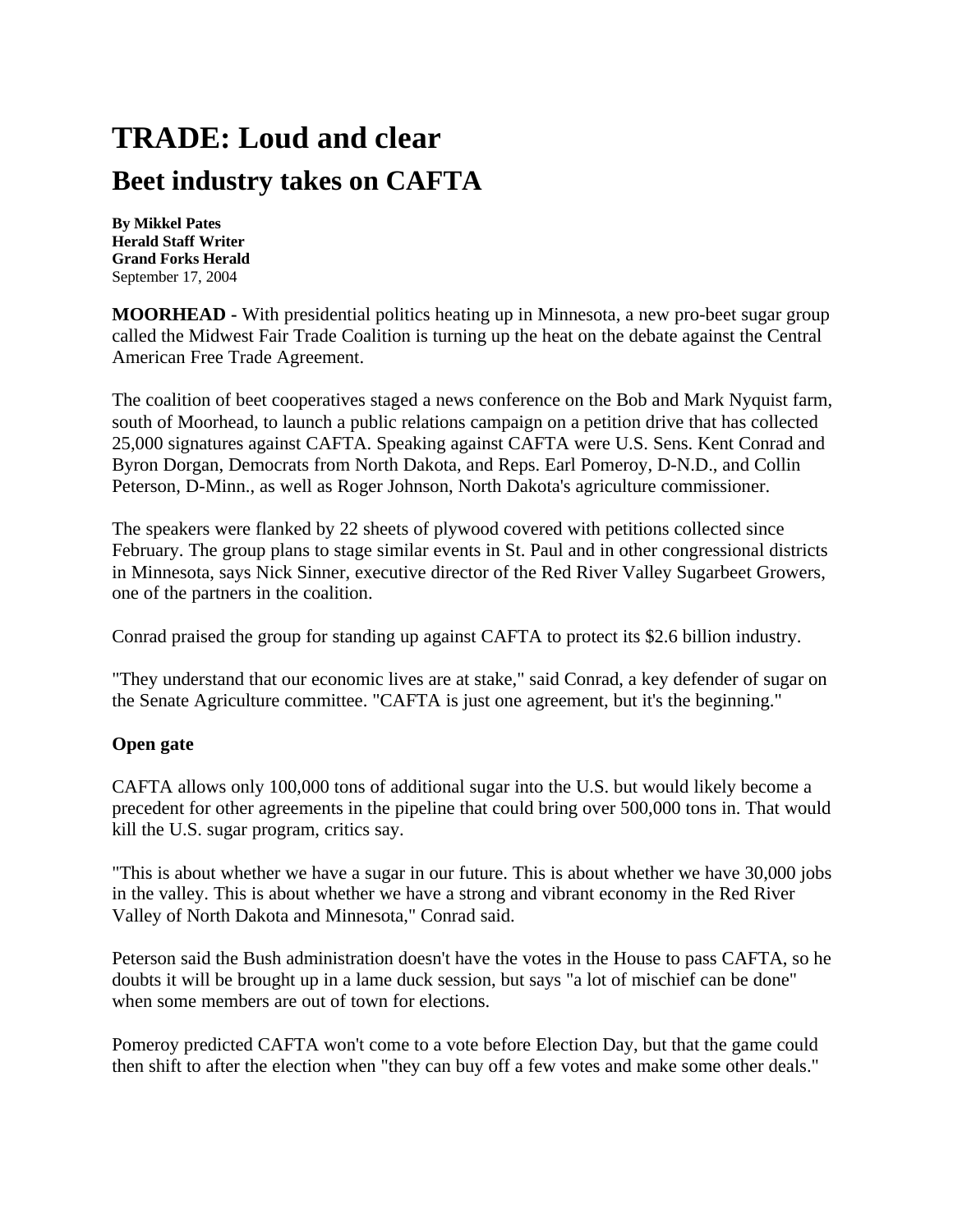There has been speculation in the industry that the administration might renegotiate sugar-related provisions in the wake of the Dominican Republic's recent efforts to institute limits on highfructose corn sweetener content in that country's soft drink industry.

## **Presidential politics**

Conrad underlined the fact that Democratic presidential candidate John Kerry has told him "he would not allow the CAFTA agreement to go forward if he were elected" while the Bush administration has "come forward with the agreement and continues to support it."

But Peterson said Kerry opposes CAFTA "for the wrong reasons" and is withholding his campaign support until Kerry puts his support for sugar in writing. Sugar is the "No. 1 issue" Peterson hears about in his 7th District.

"It still sticks in my craw," Peterson said, that the Clinton administration overcame sugar industry opposition to the North American Free Trade Agreement by promising a "side letter" that would protect the industry from Mexican sugar. The side letter was lost, and the sugar industry was not protected, said Peterson.

"Now, we've got a mess with Mexico that we still can't get fixed," Peterson said. "What I'm really nervous about today is you have all of these Clinton people running Kerry's campaign. I had a discussion with the so-called trade person two days ago, and I didn't like the answers I got. I want this in writing.

"(Kerry's) already said he's not going to support this (CAFTA) draft, and he's going to renegotiate it, but he wants to renegotiate it 'labor and environment'. That's fine, but what I want him to say is 'and sugar.' Sugar will not be part of it, and sugar will only be negotiated in the WTO.

"I want a commitment, because I don't trust any of them," Peterson said. "I clearly don't trust Bush."

Pomeroy said the only significant thing to him is that Kerry opposes CAFTA, not why.

Peterson says he's been asked weekly to campaign for Kerry in the 7th District. If Kerry provides the sugar promise on CAFTA, Peterson would campaign for him.

"He's not popular in my district," Peterson said, flatly. "He's against snowmobiles, against ethanol. He voted twice to get rid of the sugar program."

The district is Republican-leaning, Peterson said, and right-leaning on such things as guns, abortion and gay rights. "I've got to have something. Something I can campaign on," Peterson said.